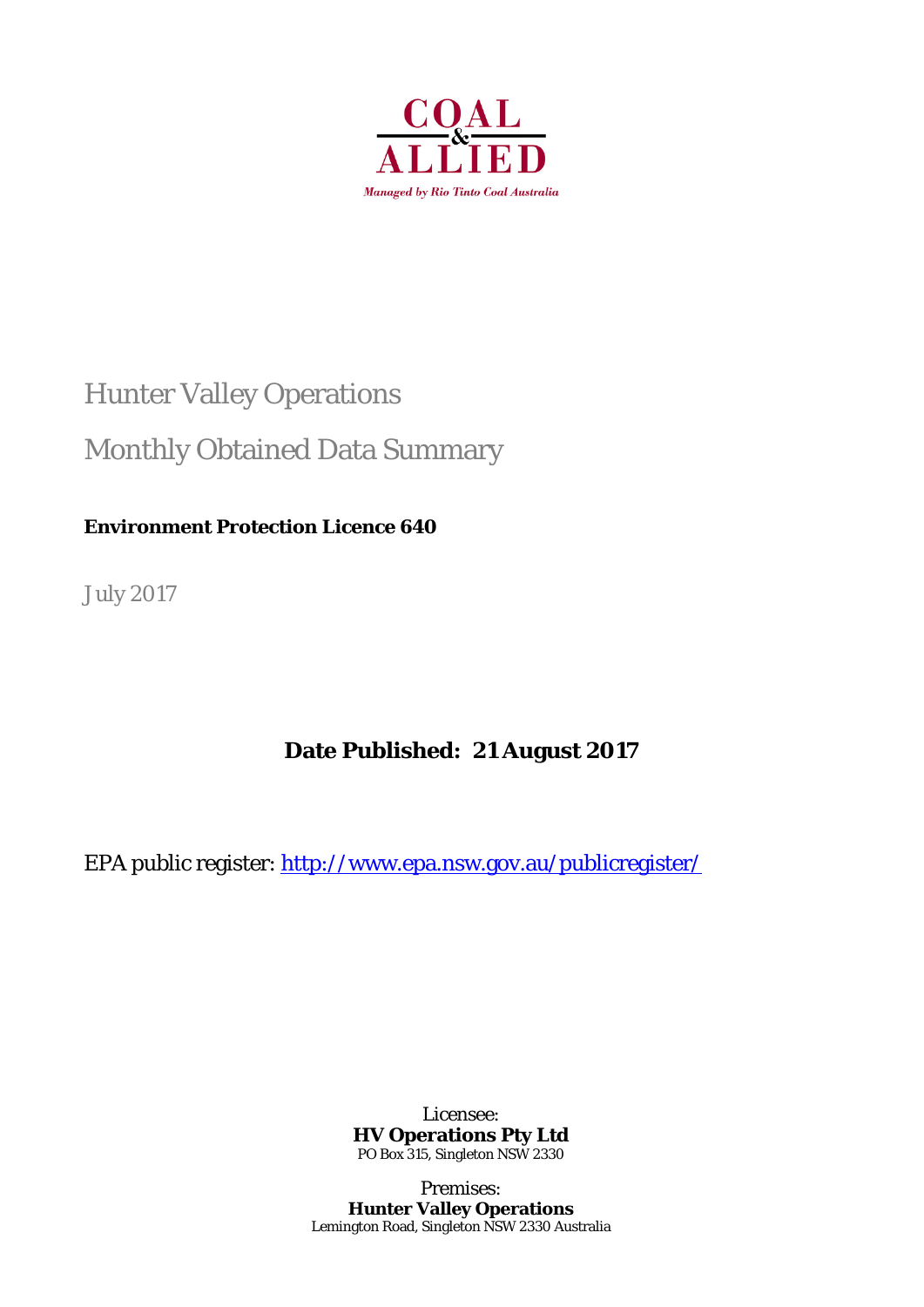## **Contents**

| 1.0<br><b>INTRODUCTION</b>                                            | 4           |
|-----------------------------------------------------------------------|-------------|
| <b>AIR QUALITY</b><br>2.0                                             | $\mathbf 5$ |
| 2.1 Particulate Matter < 10µm (PM10) Monitoring                       | $\bf 5$     |
| 2.1.1<br><b>PM10 Results</b>                                          | $\mathbf 5$ |
| <b>SURFACE WATER</b><br>3.0 <sub>l</sub>                              | 7           |
| 3.1 Mine Water Discharge Monitoring                                   | 7           |
| <b>BLAST MONITORING</b><br>4.0                                        | 8           |
| <b>4.1 Blast Monitoring</b>                                           | 8           |
| <b>Appendix A: Hunter Valley Operations Monitoring Locations Plan</b> | 11          |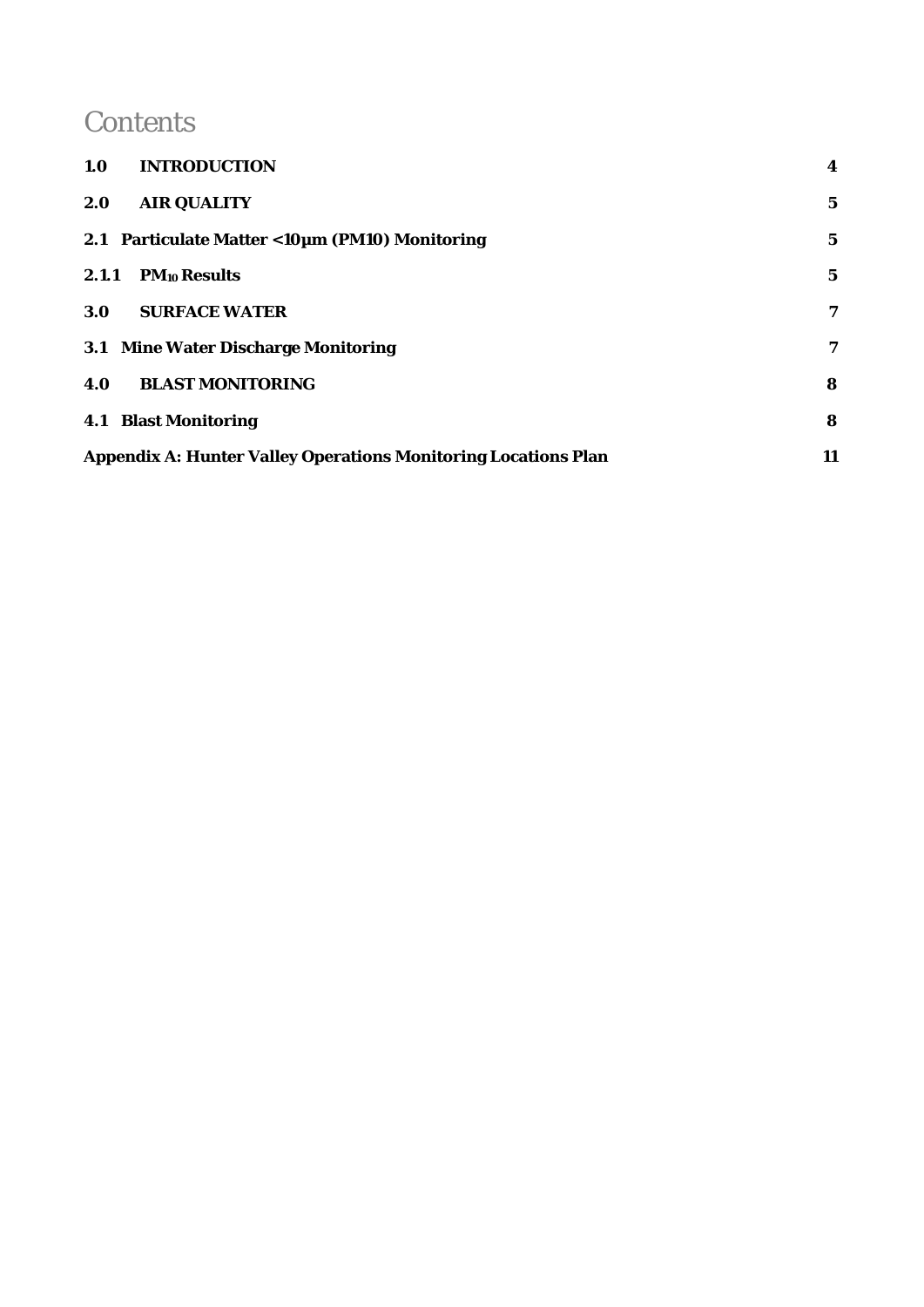# Figures

|  |  |  |  | Figure 1 Hunter Valley Operations Environmental Monitoring Locations12 |  |
|--|--|--|--|------------------------------------------------------------------------|--|
|  |  |  |  |                                                                        |  |

## Tables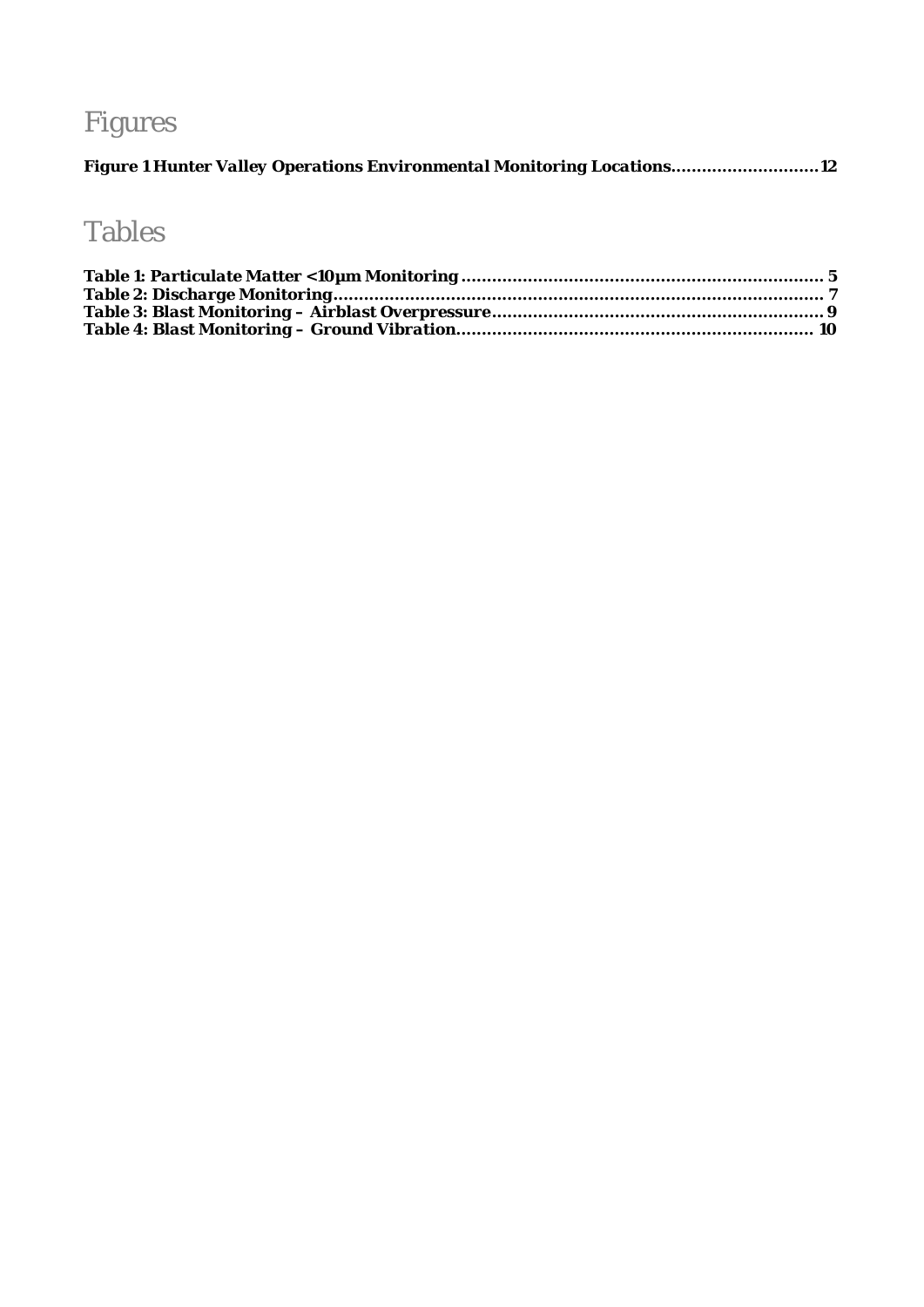#### **1.0INTRODUCTION**

This report has been compiled to provide a summary of environmental monitoring results for Hunter Valley Operations (HVO) in accordance with Environment Protection Licence (EPL) 640. This report includes all monitoring data collected in accordance with EPL 640 for the period 1st July – 31st July 2017. The Environmental Protection Licence 640 can be viewed in full at the following address:

http://www.epa.nsw.gov.au/prpoeoapp/ViewPOEOLicence.aspx?DOCID=112656&SYSUID=1&LICID=640

Monitoring in this report includes:

- Air quality monitoring;
- Surface water monitoring including mine water discharge; and
- $\bullet$ Blast monitoring.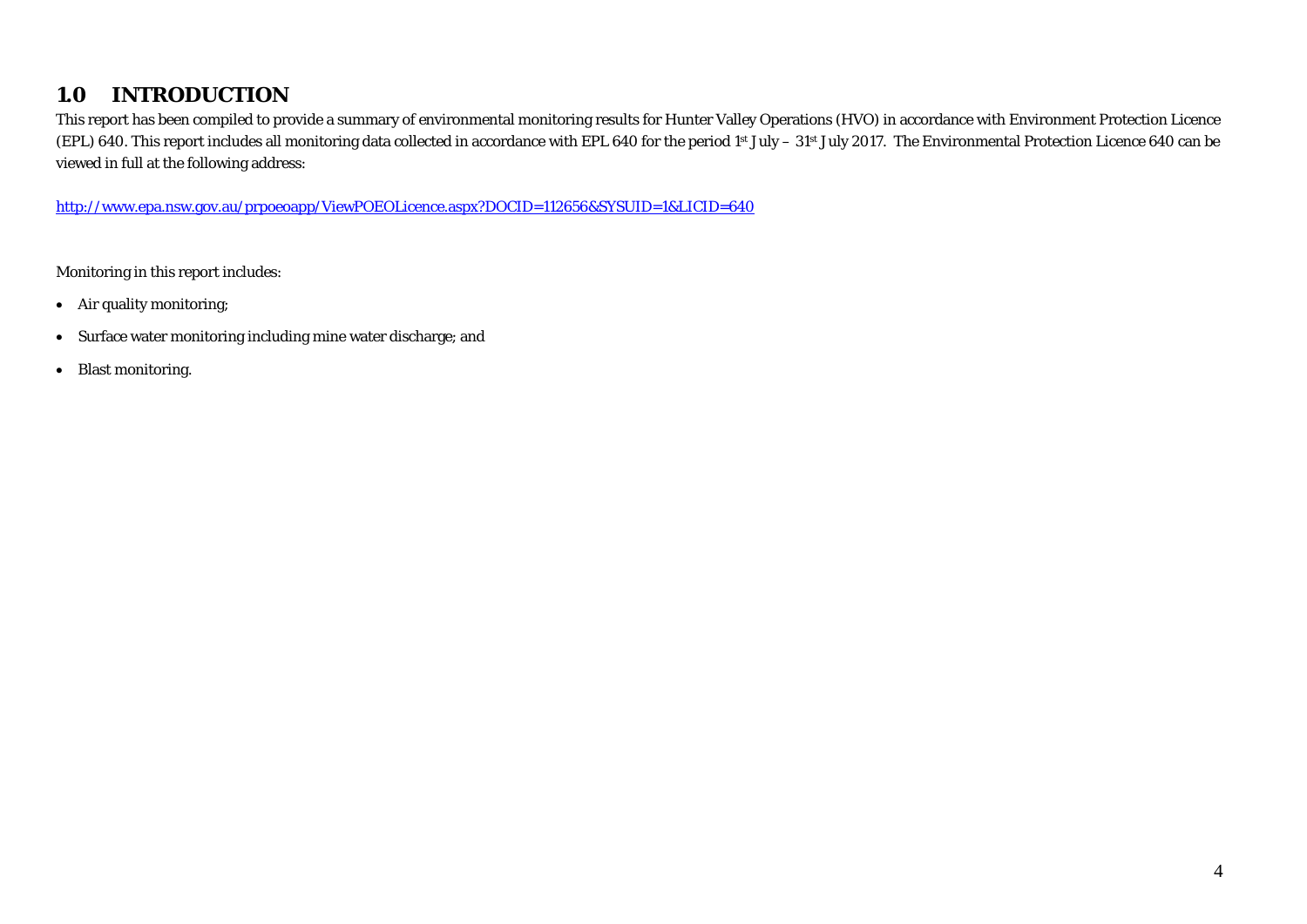#### **2.0AIR QUALITY**

To monitor regional air quality, HVO operates and maintains a network of 5 Particulate Matter <10µm(PM10) Monitors (TEOM's) surrounding the mining operations. The location of these monitors can be found in Appendix A – HVO Monitoring Locations Plan.

#### **2.1Particulate Matter <10µm (PM10) Monitoring**

### **2.1.1 PM10 Results**

In accordance with the requirements of Condition M2.2 (EPL 640), Hunter Valley Operations maintains a network of five PM<sub>10</sub> monitors. The following monitoring locations (EPA Monitoring Points 13, 14, 15, 16 and 17) are listed on the licences for the purpose of monitoring:

- EPA Identification Number 13  **Howick**
- EPA Identification Number 14 **HC1**
- EPA Identification Number 15 **Wandewoi**
- EPA Identification Number 16 **Knodlers**
- EPA Identification Number 17 **Golden Highway**

Results of Particulates (PM10) monitoring (EPA Monitoring Points 13, 14, 15, 16 and 17) are shown in Table 1. Results reported represent the 24hr average PM10, derived from 10 minute average PM10 values for the period midnight to midnight, for each calendar date during the reporting period. The last sampling date was 31<sup>st</sup> July 2017; the data was obtained on the 1<sup>st</sup> August 2017.

|             | <b>Unit of</b>         | <b>Monitoring</b><br>Frequency | <b>Monitoring Point</b> |      |          |                 |                       |  |
|-------------|------------------------|--------------------------------|-------------------------|------|----------|-----------------|-----------------------|--|
| <b>Date</b> | <b>Measure</b>         |                                | <b>Howick</b>           | HC1  | Wandewoi | <b>Knodlers</b> | <b>Golden Highway</b> |  |
| 1/07/2017   | $\mu$ g/m <sup>3</sup> | <b>Continuous</b>              | 19.4                    | #    | 13.1     | 12.5            | 28.3                  |  |
| 2/07/2017   | $\mu$ g/m <sup>3</sup> |                                | 20.6                    | 47.8 | 6.3      | 10.0            | 21.2                  |  |
| 3/07/2017   | $\mu$ g/m <sup>3</sup> |                                | 18.4                    | 42.3 | 7.2      | 11.4            | 19.8                  |  |
| 4/07/2017   | $\mu$ g/m <sup>3</sup> |                                | 13.5                    | #    | 4.0      | 25.4            | 13.2                  |  |
| 5/07/2017   | $\mu$ g/m <sup>3</sup> |                                | 17.7                    | 29.3 | 2.6      | 43.4            | 11.2                  |  |

### **Table 1: Particulate Matter <10µm Monitoring**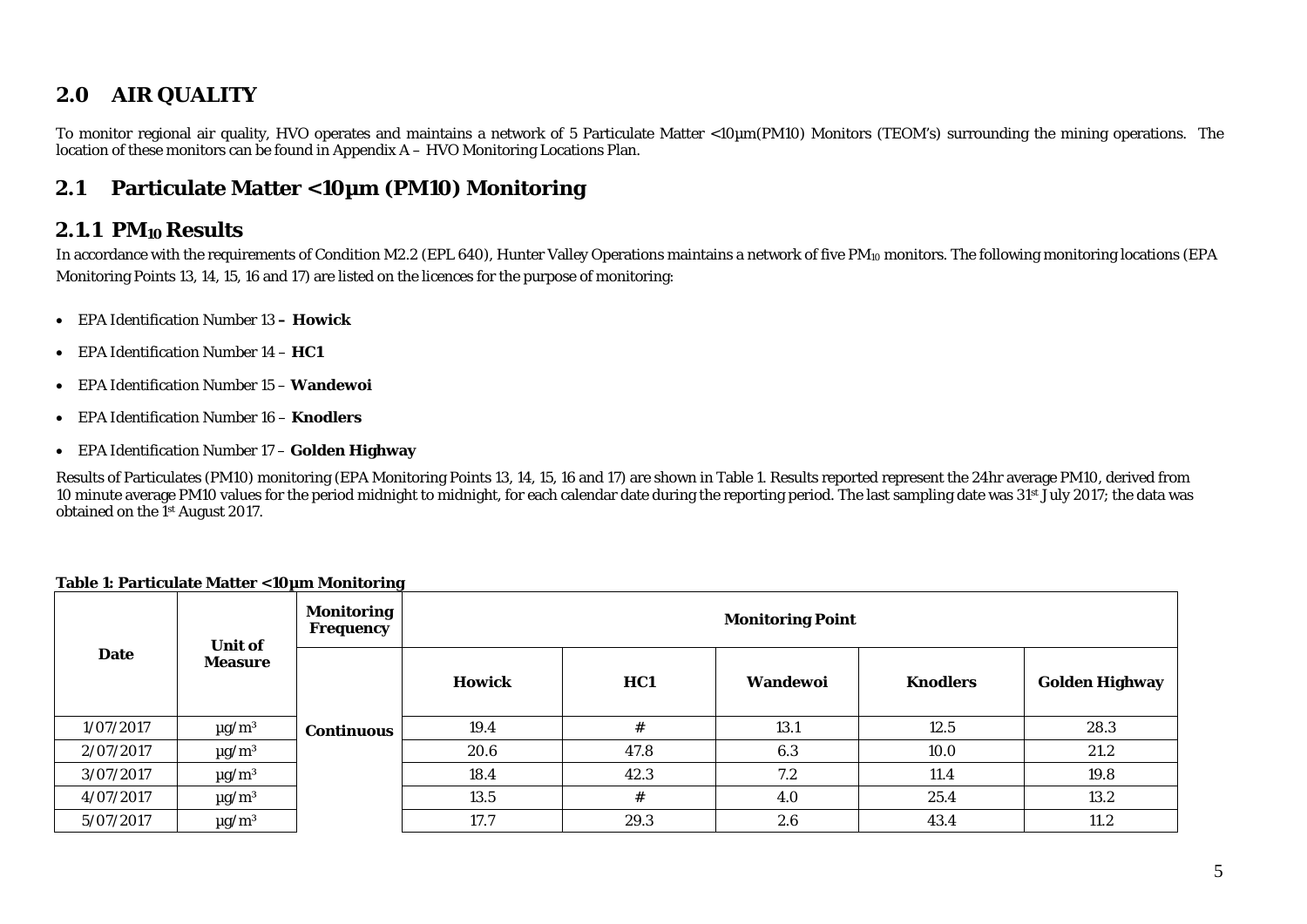| 6/07/2017  | $\mu\text{g}/\text{m}^3$ | 13.0 | 33.6 | 2.6  | 24.2 | 14.2 |
|------------|--------------------------|------|------|------|------|------|
| 7/07/2017  | $\mu\text{g}/\text{m}^3$ | 17.8 | 40.2 | 2.5  | 24.6 | 12.2 |
| 8/07/2017  | $\mu g/m^3$              | 17.8 | 42.9 | 4.0  | 30.9 | 10.1 |
| 9/07/2017  | $\mu\text{g}/\text{m}^3$ | 11.9 | 44.8 | 3.7  | 29.1 | 14.6 |
| 10/07/2017 | $\mu\text{g}/\text{m}^3$ | 21.0 | 41.8 | 3.4  | 16.0 | 18.8 |
| 11/07/2017 | $\mu\text{g}/\text{m}^3$ | 33.4 | 21.7 | 9.0  | 14.7 | 29.4 |
| 12/07/2017 | $\mu g/m^3$              | 26.4 | $\#$ | 15.7 | 19.4 | 35.4 |
| 13/07/2017 | $\mu g/m^3$              | 23.1 | $\#$ | 26.9 | 10.1 | #    |
| 14/07/2017 | $\mu\text{g}/\text{m}^3$ | #    | $\#$ | $\#$ | $\#$ | $\#$ |
| 15/07/2017 | $\mu g/m^3$              | 13.0 | 24.5 | 4.1  | 11.0 | 13.8 |
| 16/07/2017 | $\mu\text{g}/\text{m}^3$ | 21.9 | 62.6 | 12.3 | 10.9 | 35.2 |
| 17/07/2017 | $\mu g/m^3$              | 24.5 | 65.5 | 8.1  | 12.4 | 29.6 |
| 18/07/2017 | $\mu\text{g}/\text{m}^3$ | 16.2 | $\#$ | 6.0  | 18.8 | 24.6 |
| 19/07/2017 | $\mu\text{g}/\text{m}^3$ | 13.3 | $\#$ | 4.5  | 22.4 | 9.5  |
| 20/07/2017 | $\mu g/m^3$              | 9.3  | $\#$ | 5.1  | 17.3 | 9.9  |
| 21/07/2017 | $\mu\text{g}/\text{m}^3$ | 22.6 | $\#$ | 11.7 | 18.4 | 29.7 |
| 22/07/2017 | $\mu\text{g}/\text{m}^3$ | 21.1 | $\#$ | 9.1  | 23.1 | 19.8 |
| 23/07/2017 | $\mu\text{g}/\text{m}^3$ | 18.0 | 67.1 | 10.5 | 30.3 | 21.3 |
| 24/07/2017 | $\mu\text{g}/\text{m}^3$ | 14.8 | 47.9 | 5.1  | 39.0 | 15.8 |
| 25/07/2017 | $\mu g/m^3$              | $\#$ | $\#$ | $\#$ | $\#$ | $\#$ |
| 26/07/2017 | $\mu g/m^3$              | 21.7 | $\#$ | 11.0 | $\#$ | 21.8 |
| 27/07/2017 | $\mu$ g/m <sup>3</sup>   | 29.8 | $\#$ | 19.1 | 19.8 | 23.6 |
| 28/07/2017 | $\mu g/m^3$              | 16.2 | $\#$ | 17.5 | 31.5 | 18.8 |
| 29/07/2017 | $\mu\text{g}/\text{m}^3$ | 14.7 | $\#$ | 7.3  | 41.0 | 21.1 |
| 30/07/2017 | $\mu\text{g}/\text{m}^3$ | 28.0 | $\#$ | 8.4  | 73.1 | 31.7 |
| 31/07/2017 | $\mu g/m^3$              | 36.9 | $\#$ | 47.2 | 33.3 | 70.0 |

# Data unavailable due to equipment or communications issue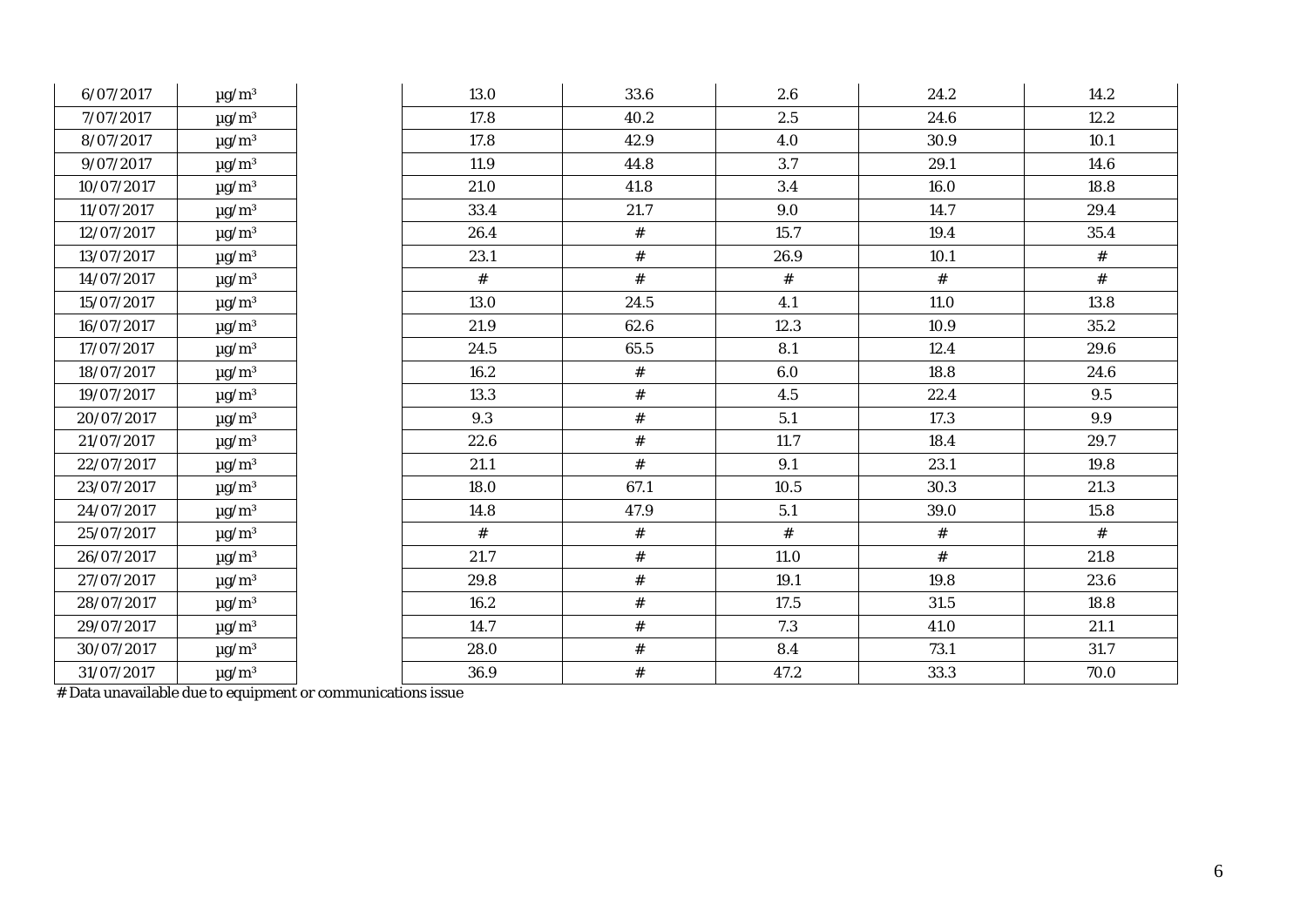#### **3.0SURFACE WATER**

#### **3.1Mine Water Discharge Monitoring**

HVO participates in the Hunter River Salinity Trading Scheme (HRSTS), and maintains six monitoring locations associated with this scheme (EPA Monitoring Points 3, 4, 5, 6, 7 and 8, Condition M2.3) as follows:

- EPA Identification Number 3 **Discharge Pipe from Dam 11N**
- $\bullet$ EPA Identification Number 4 – **Discharge end of outlet pipe on Parnell's Dam**
- EPA Identification Number 5 **At the discharge end of the alluvial lands discharge pipeline**
- EPA Identification Number 6 **In Farrell's Creek within 100m, and upstream of the confluence of flow from POINT 3**
- $\bullet$ EPA Identification Number 7 – **In Farrell's Creek within 100m, and downstream of the confluence of flow from POINT 3**
- EPA Identification Number 8 **Outlet of discharge pipe from Lake James storage dam**

The location of these sampling points can be viewed in Appendix A: HVO Monitoring Location Plan

Hunter Valley Operations did not receive any discharge opportunities in the reporting period and no water was discharged. As such, no samples were collected at Monitoring Points 3, 4, 5, 6, 7 and 8 during the reporting period (shown in Table 2 below).

| <b>Discharge Point</b>                 | <b>Date</b> | <b>Pollutant</b>               | unit of measure             | <b>Licence Limits</b> | No. of samples<br>required by licence | No. of samples you<br>collected and analysed |
|----------------------------------------|-------------|--------------------------------|-----------------------------|-----------------------|---------------------------------------|----------------------------------------------|
|                                        |             | <b>Electrical Conductivity</b> | microsiemens per centimetre |                       |                                       |                                              |
| Dam 11N Discharge / EPL Point 3        | N/A         | pH                             | pH                          | $6.5 - 9.5$           |                                       |                                              |
|                                        |             | <b>Total Suspended Solids</b>  | milligrams per litre        | 120                   |                                       |                                              |
|                                        | N/A         | <b>Electrical Conductivity</b> | microsiemens per centimetre |                       |                                       |                                              |
| Parnell's Dam Discharge / EPL Point 4  |             | pH                             | pH                          | $6.5 - 9.5$           |                                       |                                              |
|                                        |             | <b>Total Suspended Solids</b>  | milligrams per litre        | 120                   | $\Omega$                              |                                              |
|                                        |             | <b>Electrical Conductivity</b> | microsiemens per centimetre | 400                   |                                       |                                              |
| Alluvial Lands Discharge / EPL Point 5 | N/A         | pH                             | pH                          |                       |                                       |                                              |
|                                        |             | <b>Total Suspended Solids</b>  | milligrams per litre        |                       |                                       |                                              |
| Farrell's Creek Upstream / EPL Point 6 | N/A         | <b>Electrical Conductivity</b> | microsiemens per centimetre |                       |                                       |                                              |

#### **Table 2: Discharge Monitoring**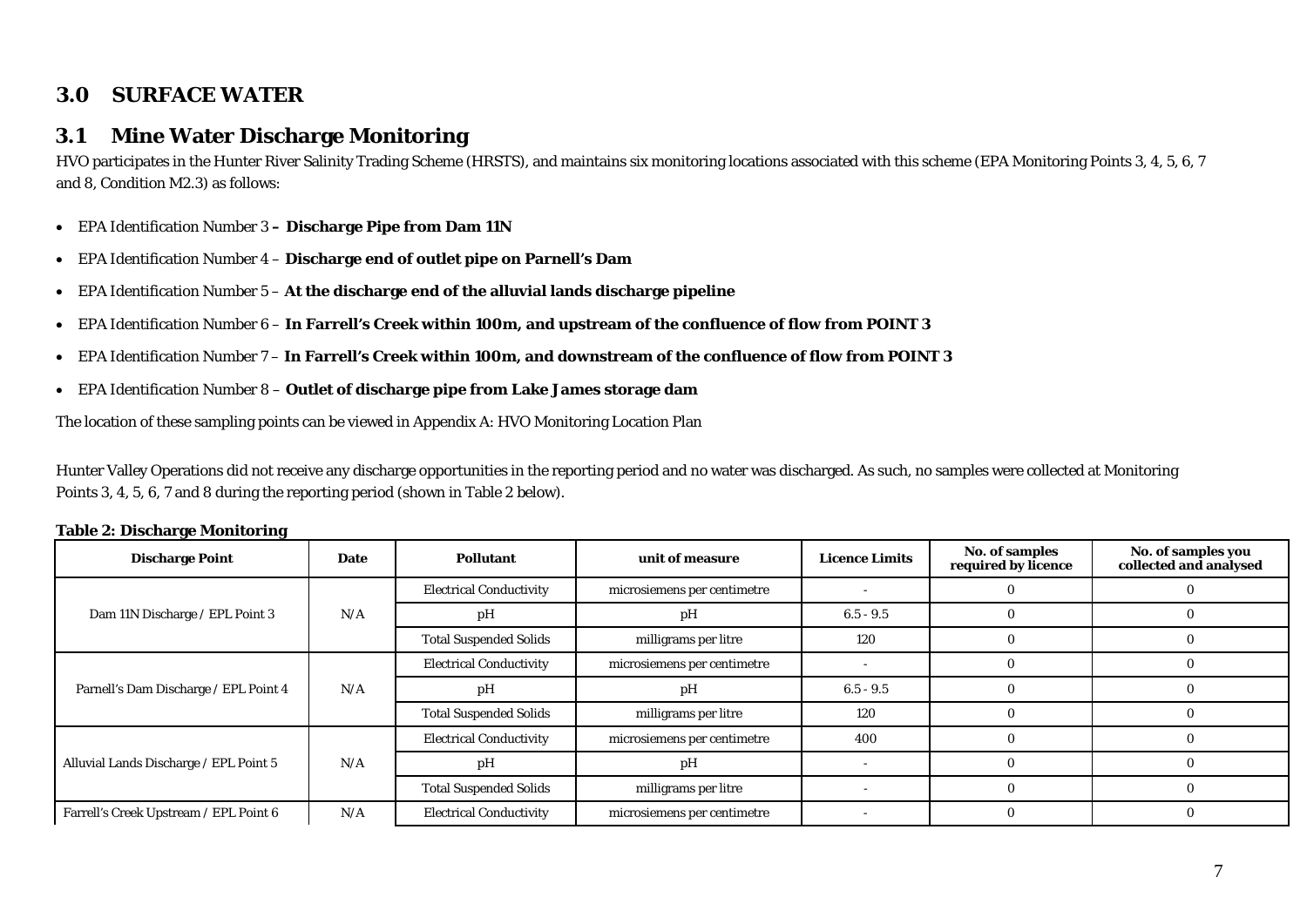|                                          |     | рH                             | рH                          |     |  |
|------------------------------------------|-----|--------------------------------|-----------------------------|-----|--|
|                                          |     | <b>Total Suspended Solids</b>  | milligrams per litre        |     |  |
|                                          | N/A | <b>Electrical Conductivity</b> | microsiemens per centimetre |     |  |
| Farrell's Creek Downstream / EPL Point 7 |     | pH<br>рH                       |                             |     |  |
|                                          |     | <b>Total Suspended Solids</b>  | milligrams per litre        |     |  |
|                                          | N/A | <b>Electrical Conductivity</b> | microsiemens per centimetre |     |  |
| Lake James Discharge / EPL Point 8       |     | рH                             | рH                          |     |  |
|                                          |     | <b>Total Suspended Solids</b>  | milligrams per litre        | 120 |  |

### **4.0 BLAST MONITORING**

#### **4.1Blast Monitoring**

In accordance with the requirements of Condition M8.1, Hunter Valley Operations maintains a network of blast monitors to measure airblast overpressure and ground vibration for all blasts carried out at HVO. The following monitoring locations (EPA Monitoring Points 9, 10, 11 and 12) are listed on the licence for the purpose of assessing compliance with the airblast overpressure and ground vibration criteria as follows:

- EPA Identification Number 9 **Jerry's Plains**
- EPA Identification Number 10 **Moses Crossing**
- $\bullet$ EPA Identification Number 11 – **Warkworth**
- EPA Identification Number 12 **Maison Dieu**

The location of these monitors can be found in Appendix A – Hunter Valley Operations Monitoring Locations. The last date sampled was the 29<sup>th</sup> July 2017. The data was obtained on the 4th August.

During the reporting period no blasts exceeded the 115dB(L) threshold for airblast overpressure or the 5mm/s threshold for ground vibration.

Blast monitoring results are detailed in Table 3 (Airblast Overpressure) and Table 4 (Ground Vibration).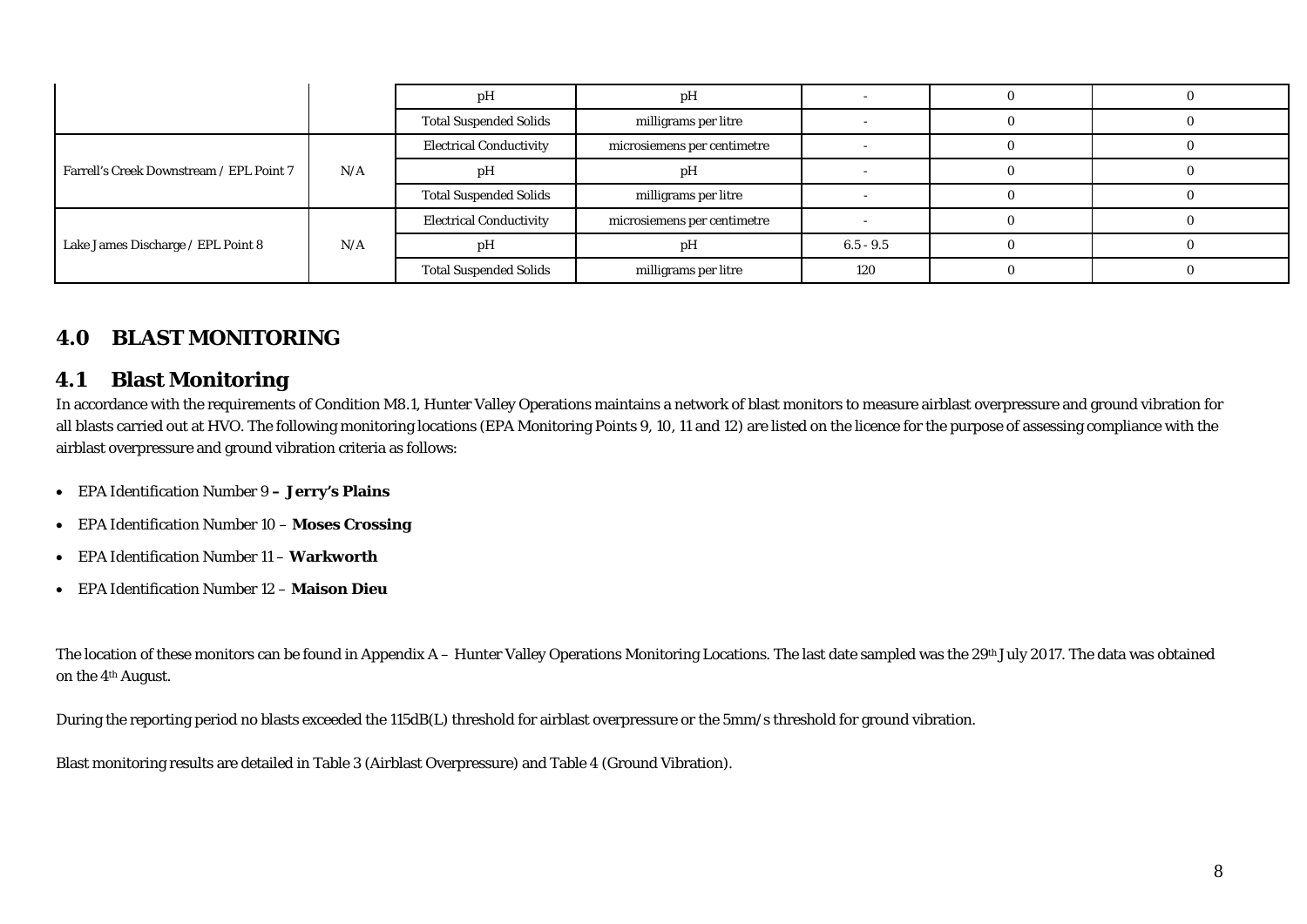| Table 3: Blast Monitoring - Airblast Overpressure |  |
|---------------------------------------------------|--|
|---------------------------------------------------|--|

|                            |                      |                                  | <b>EPL Limits</b>                                                          |                                             | <b>Monitoring Point</b> |                      |                    |                  |  |
|----------------------------|----------------------|----------------------------------|----------------------------------------------------------------------------|---------------------------------------------|-------------------------|----------------------|--------------------|------------------|--|
| <b>Blast ID</b>            | <b>Date and Time</b> | <b>Unit of</b><br><b>Measure</b> | Only 5% of blasts<br>can exceed<br>115db(L) during the<br>reporting period | <b>Blasts</b> can<br>not exceed<br>120dB(L) | <b>Moses Crossing</b>   | <b>Jerrys Plains</b> | <b>Maison Dieu</b> | <b>Warkworth</b> |  |
| P203P0601B                 | 1/07/2017 16:01      | dB(L)                            | 115                                                                        | 120                                         | 88.8                    | 85.7                 | 97.2               | 94.6             |  |
| P203P0601C                 | 5/07/2017 10:20      | dB(L)                            | 115                                                                        | 120                                         | 94.2                    | 90.2                 | 104.0              | 98.8             |  |
| P204M0113A                 | 5/07/2017 10:26      | dB(L)                            | 115                                                                        | 120                                         | 88.6                    | 102.6                | 106.3              | 104.3            |  |
| WN43UPG11A                 | 5/07/2017 13:09      | dB(L)                            | 115                                                                        | 120                                         | 88.2                    | 98.8                 | 107.0              | 88.2             |  |
| P121M0801A,<br>P119SUMP01A | 6/07/2017 13:08      | dB(L)                            | 115                                                                        | 120                                         | 89.3                    | 110.4                | 110.6              | 104.5            |  |
| P203M0113B                 | 10/07/2017 14:16     | dB(L)                            | 115                                                                        | 120                                         | 93.7                    | 103.7                | 103.5              | 96.2             |  |
| P119R0107A                 | 11/07/2017 13:04     | dB(L)                            | 115                                                                        | 120                                         | 87.1                    | 75.6                 | 82.0               | 84.2             |  |
| RW23AFA01A                 | 12/07/2017 11:08     | dB(L)                            | 115                                                                        | 120                                         | 95.3                    | 85.9                 | 92.9               | 89.3             |  |
| P118R8P01A                 | 14/07/2017 16:07     | dB(L)                            | 115                                                                        | 120                                         | 88.9                    | 109.3                | 106.9              | 109.2            |  |
| P119R6P02A                 | 14/07/2017 16:07     | dB(L)                            | 115                                                                        | 120                                         | 101.9                   | 108.1                | 106.9              | 109.2            |  |
| WN39BAR01A                 | 15/07/2017 13:02     | dB(L)                            | 115                                                                        | 120                                         | 91.4                    | 85.8                 | 96.6               | 89.6             |  |
| WN43UPG09A                 | 19/07/2017 10:18     | dB(L)                            | 115                                                                        | 120                                         | 93.2                    | 105.1                | 98.6               | 91.5             |  |
| P207WK601A                 | 20/07/2017 9:16      | dB(L)                            | 115                                                                        | 120                                         | 86.0                    | 102.8                | 104.1              | 99.8             |  |
| P118R0801A                 | 21/07/2017 12:10     | dB(L)                            | 115                                                                        | 120                                         | 96.9                    | 90.7                 | 104.4              | 95.9             |  |
| P123H3001A                 | 25/07/2017 14:27     | dB(L)                            | 115                                                                        | 120                                         | 96.4                    | 94.6                 | 101.6              | 95.5             |  |
| P203P0603A                 | 27/07/2017 12:08     | dB(L)                            | 115                                                                        | 120                                         | 91.4                    | 89.2                 | 100.6              | 96.6             |  |
| RW23AFA01B                 | 28/07/2017 13:19     | dB(L)                            | 115                                                                        | 120                                         | 95.8                    | 107.0                | 114.5              | 101.6            |  |
| RW24WHG02A                 | 28/07/2017 13:33     | dB(L)                            | 115                                                                        | 120                                         | 101.9                   | 96.9                 | 109.1              | 102.8            |  |
| RW30PRE01A                 | 28/07/2017 13:33     | dB(L)                            | 115                                                                        | 120                                         | 103.1                   | 100.1                | 110.7              | 100.8            |  |
| P121M0802A                 | 29/07/2017 13:07     | dB(L)                            | 115                                                                        | 120                                         | 90.8                    | 107.3                | 112.6              | 102.9            |  |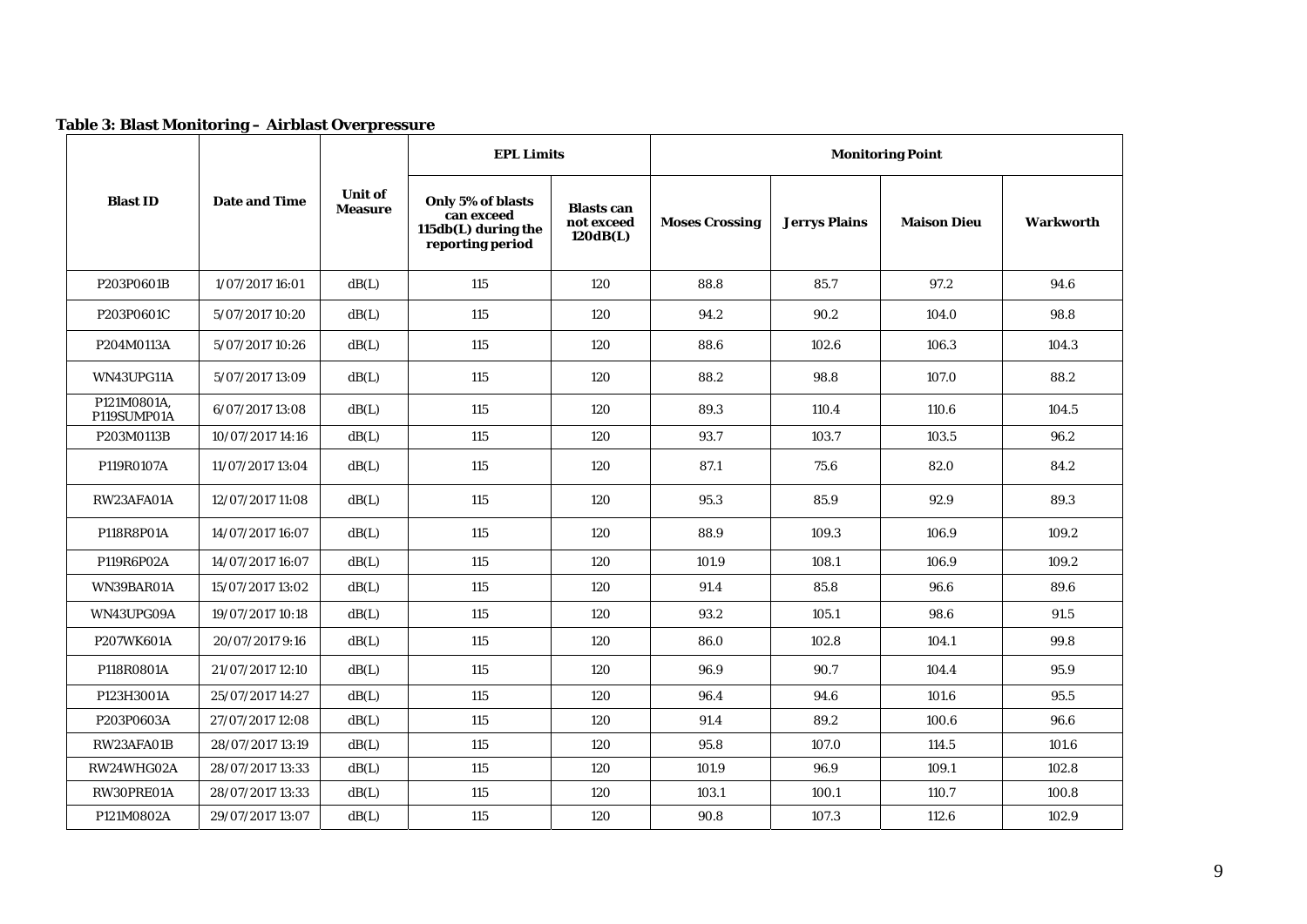|                            |                      |                                  | <b>EPL Limits</b>                                                        |                                                      |                       | <b>Monitoring Point</b> |                    |                  |  |
|----------------------------|----------------------|----------------------------------|--------------------------------------------------------------------------|------------------------------------------------------|-----------------------|-------------------------|--------------------|------------------|--|
| <b>Blast ID</b>            | <b>Date and Time</b> | <b>Unit of</b><br><b>Measure</b> | Only 5% of blasts<br>may exceed 5 mm/s<br>during the<br>reporting period | <b>Blasts may</b><br>not exceed<br>$10 \text{ mm/s}$ | <b>Moses Crossing</b> | <b>Jerrys Plains</b>    | <b>Maison Dieu</b> | <b>Warkworth</b> |  |
| P203P0601B                 | 1/07/2017 16:01      | mm/s                             | $\sqrt{5}$                                                               | 10                                                   | 0.04                  | 0.03                    | 0.30               | 0.20             |  |
| P203P0601C                 | 5/07/2017 10:20      | mm/s                             | $5\overline{)}$                                                          | 10                                                   | 0.04                  | 0.02                    | 0.18               | 0.11             |  |
| P204M0113A                 | 5/07/2017 10:26      | mm/s                             | $5\phantom{.0}$                                                          | 10                                                   | 0.15                  | 0.14                    | 0.55               | 0.92             |  |
| WN43UPG11A                 | 5/07/2017 13:09      | mm/s                             | $5\phantom{.0}$                                                          | 10                                                   | 0.13                  | 0.08                    | 0.09               | 0.09             |  |
| P121M0801A.<br>P119SUMP01A | 6/07/2017 13:08      | mm/s                             | $5\phantom{.0}$                                                          | 10                                                   | 0.08                  | 0.04                    | 0.08               | 0.17             |  |
| P203M0113B                 | 10/07/2017 14:16     | mm/s                             | $5\phantom{.0}$                                                          | 10                                                   | 0.15                  | 0.08                    | 0.50               | 0.76             |  |
| P119R0107A                 | 11/07/2017 13:04     | mm/s                             | $\bf 5$                                                                  | 10                                                   | 0.06                  | 0.05                    | 0.07               | 0.06             |  |
| RW23AFA01A                 | 12/07/2017 11:08     | mm/s                             | $5\phantom{.0}$                                                          | 10                                                   | 0.09                  | 0.03                    | 0.03               | 0.11             |  |
| P118R8P01A                 | 14/07/2017 16:07     | mm/s                             | $5\phantom{.0}$                                                          | 10                                                   | 0.15                  | 0.07                    | 0.21               | 0.33             |  |
| P119R6P02A                 | 14/07/2017 16:07     | mm/s                             | $\overline{5}$                                                           | 10                                                   | 0.09                  | 0.06                    | 0.15               | 0.18             |  |
| WN39BAR01A                 | 15/07/2017 13:02     | mm/s                             | $\sqrt{5}$                                                               | 10                                                   | 0.19                  | 0.19                    | 0.12               | 0.09             |  |
| WN43UPG09A                 | 19/07/2017 10:18     | mm/s                             | $5\overline{)}$                                                          | 10                                                   | 0.09                  | 0.08                    | 0.08               | 0.63             |  |
| P207WK601A                 | 20/07/2017 9:16      | mm/s                             | $5\overline{)}$                                                          | 10                                                   | 0.06                  | 0.03                    | 0.25               | 0.32             |  |
| P118R0801A                 | 21/07/2017 12:10     | mm/s                             | $\bf 5$                                                                  | 10                                                   | 0.27                  | 0.13                    | 0.28               | 0.49             |  |
| P123H3001A                 | 25/07/2017 14:27     | mm/s                             | $\bf 5$                                                                  | 10                                                   | 0.18                  | 0.08                    | 0.21               | 0.55             |  |
| P203P0603A                 | 27/07/2017 12:08     | mm/s                             | $5\overline{)}$                                                          | 10                                                   | 0.04                  | 0.04                    | 0.21               | 0.28             |  |
| RW23AFA01B                 | 28/07/2017 13:19     | mm/s                             | $\sqrt{5}$                                                               | 10                                                   | 0.09                  | 0.05                    | 0.04               | 0.10             |  |
| RW24WHG02A                 | 28/07/2017 13:33     | mm/s                             | $\sqrt{5}$                                                               | 10                                                   | 0.40                  | 0.13                    | 0.11               | 0.33             |  |
| RW30PRE01A                 | 28/07/2017 13:33     | mm/s                             | $\bf 5$                                                                  | 10                                                   | 0.40                  | 0.09                    | 0.16               | 0.51             |  |
| P121M0802A                 | 29/07/2017 13:07     | mm/s                             | $\sqrt{5}$                                                               | 10                                                   | 0.08                  | 0.04                    | 0.15               | 0.25             |  |

### **Table 4: Blast Monitoring – Ground Vibration**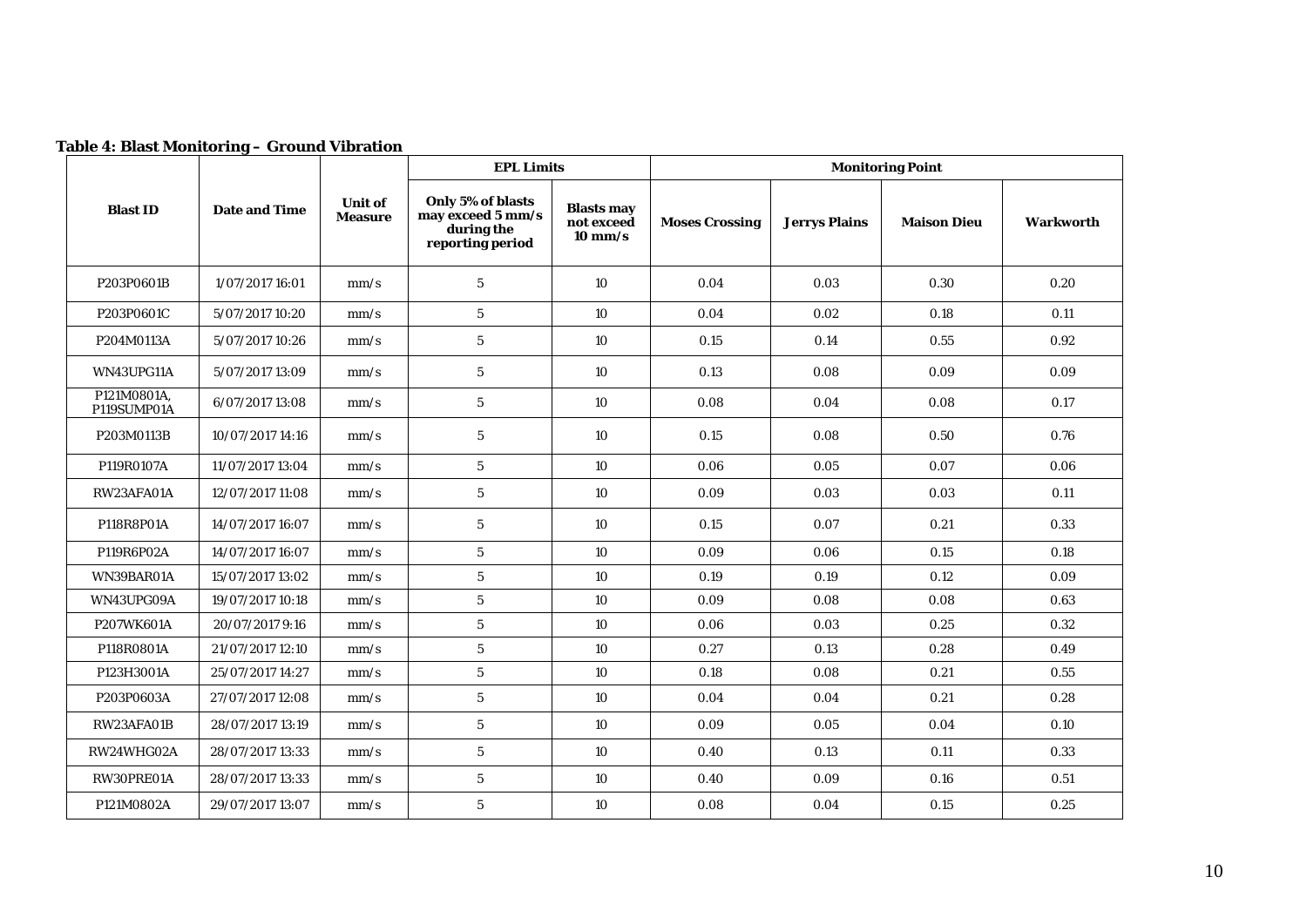**Appendix A: Hunter Valley Operations Monitoring Locations Plan**